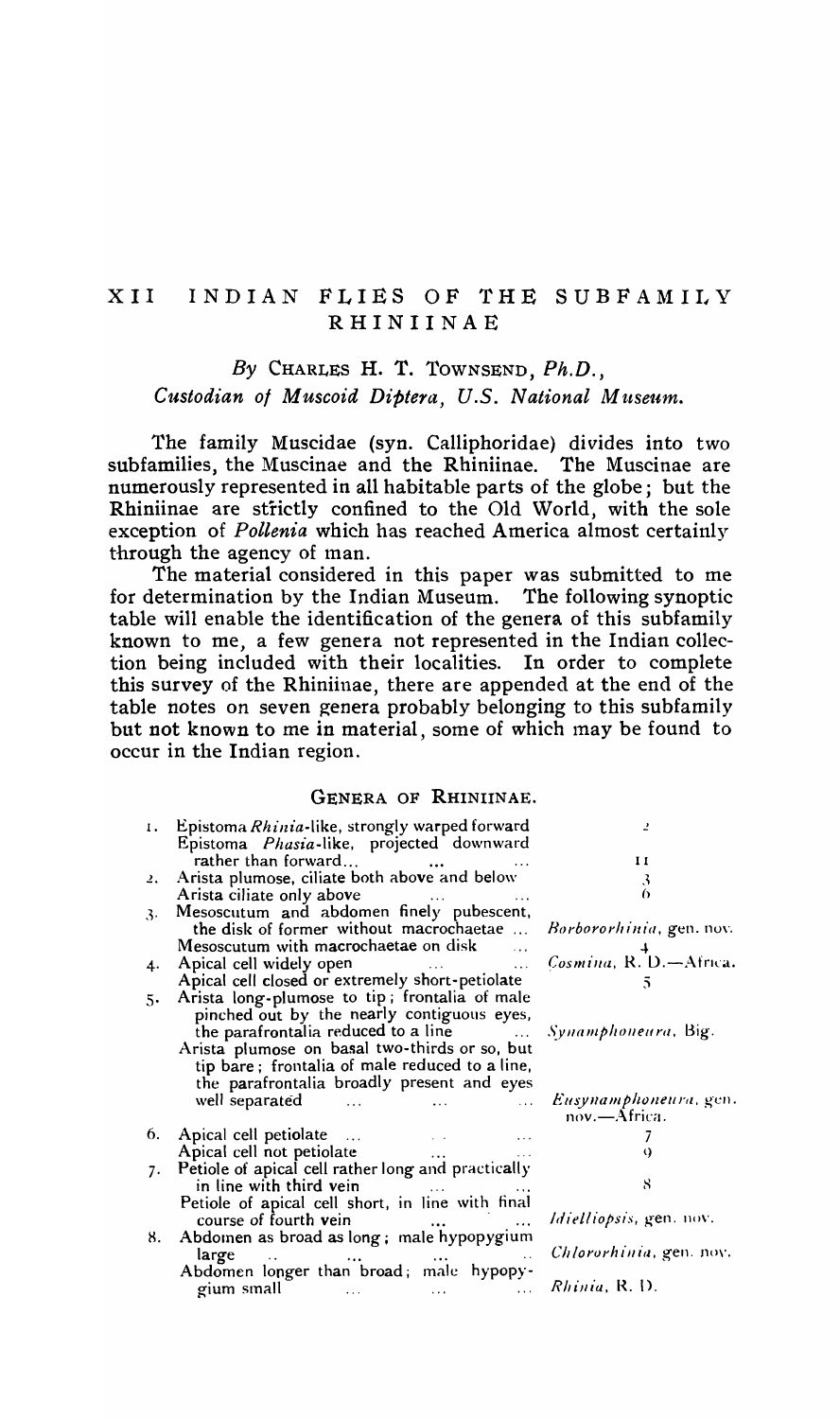| 9.  | Apical cell widely open                                                                                    | Stomorhina, Rdi.                                   |
|-----|------------------------------------------------------------------------------------------------------------|----------------------------------------------------|
|     | Apical cell closed or very narrowly open                                                                   | 10                                                 |
| 10. | Facial carina rather narrow; male frontalia                                                                |                                                    |
|     | broadly present throughout                                                                                 | Idiella, B. B.                                     |
|     | Facial carina broad, tubercular, fading below;                                                             |                                                    |
|     | male frontalia pinched out                                                                                 | Euidiella, gen. nov.                               |
| 11. | Arista bare or at most only microscopically                                                                |                                                    |
|     | pubescent                                                                                                  | 12                                                 |
|     | Arista plumose or long-pubescent, ciliate above                                                            |                                                    |
|     | and below                                                                                                  | 16                                                 |
| 12. | Facial carina weak but distinct<br>$\dddot{\phantom{0}}$<br>$\cdots$<br>Facial carina quite absent         | Metallea, Wulp.                                    |
|     | $\ddotsc$<br><br>Apical cell widely open                                                                   | 13<br>14                                           |
| 13. | $\ddotsc$<br>$\cdots$<br>Apical cell closed or very narrowly open<br>.                                     | 15                                                 |
| 14. | Disk of mesoscutum with macrochaetae<br>$\ddotsc$                                                          | Trichometallea, gen. nov.                          |
|     | Disk of mesoscutum without macrochaetae;                                                                   |                                                    |
|     | male scutellum greatly swollen, far over-                                                                  |                                                    |
|     | reaching the base of abdomen                                                                               | Stegosoma, Lw.-Africa.                             |
| 15. | Preacrostichals present; frontals descending                                                               |                                                    |
|     | below base of antennae (see note below)<br>$\ddotsc$                                                       | Rhyncomya, R. D.-                                  |
|     |                                                                                                            | Mediterranean Region.                              |
|     | No preacrostichals; frontals stopping at base                                                              |                                                    |
|     | of antennae<br>$\ddotsc$                                                                                   | Rhynchomyiopsis, gen.                              |
|     |                                                                                                            | nov.                                               |
| 16. | No discals on anal segment<br>Erect or suberect, short or long discals on anal                             | 17                                                 |
|     |                                                                                                            |                                                    |
|     |                                                                                                            |                                                    |
|     | segment, at least laterally                                                                                | 18                                                 |
| 17. | Epistoma very narrow; hypopygium of mode-                                                                  |                                                    |
|     | rate size                                                                                                  | Thoracites, B. B.                                  |
|     | Epistoma not unusually narrowed; hypopygia<br>of both sexes greatly enlarged                               | Chloroidia, gen. nov.                              |
| 18. | Fourth vein evenly rounded at bend, more or                                                                |                                                    |
|     | less like that of Muscina<br>$\cdots$                                                                      | Strongyloneura, Big.                               |
|     | Fourth vein not evenly rounded (see S. viri-                                                               |                                                    |
|     | $dana$ , sp. n.)<br>$\cdots$                                                                               | 19                                                 |
| 19. | Arista pubescent about two-thirds way<br>.                                                                 | Metalliopsis, gen. nov.                            |
|     | Arista plumose practically to tip                                                                          | 20                                                 |
| 20. | Facial carina absent<br>$\ldots$                                                                           | 21                                                 |
|     | Facial carina present<br>.                                                                                 | 22                                                 |
| 21. | Epistoma of ordinary width<br>$\ddotsc$<br>$\cdots$                                                        | Synamphoneuropsis, gen.<br>nov.                    |
|     |                                                                                                            |                                                    |
| 22. | Epistoma very narrowed                                                                                     | <i>Nitellia</i> , R. D.—Europe.                    |
|     | Epistoma very broad<br>Epistoma narrow                                                                     | 23<br>24                                           |
| 23. | Short straight erect spines on scutellum<br>.                                                              | Apollenia, Bezzi.-Af-                              |
|     |                                                                                                            | rica.                                              |
|     | No spines on scutellum<br>$\cdots$                                                                         | Thelychaeta, B. B.                                 |
| 24. | Facial carina narrow, sharp<br>                                                                            | Pollenia, R. D.                                    |
|     | Facial carina rather broad, flattened<br>$\cdots$                                                          | 25                                                 |
| 25. | Lateral discals on all abdominal segments<br>$\ddotsc$<br>Lateral discals not present on all segments<br>. | Dexopollenia, gen. nov.<br>Polleniopsis, gen. nov. |

# NOTES.

*Rhyncomya,* R. D.-The characters in the table are drawn from *impavida,* Rossi (syn. *columbina,* Meig.). The genotype is *Musca 'fuficeps,* Fab., with which *impavida* seems to be congeneric. The main characters of *impavida* are: Facial carina absent; epistoma rather *Phasia-like,* broad and rather strongly protuberant; arista microscopically pubescent; apical cell very narrowly open, almost closed; male eyes nearly contiguous, frontalia pinched out; male hypopyglum rather ,large, claws not very long; bristles on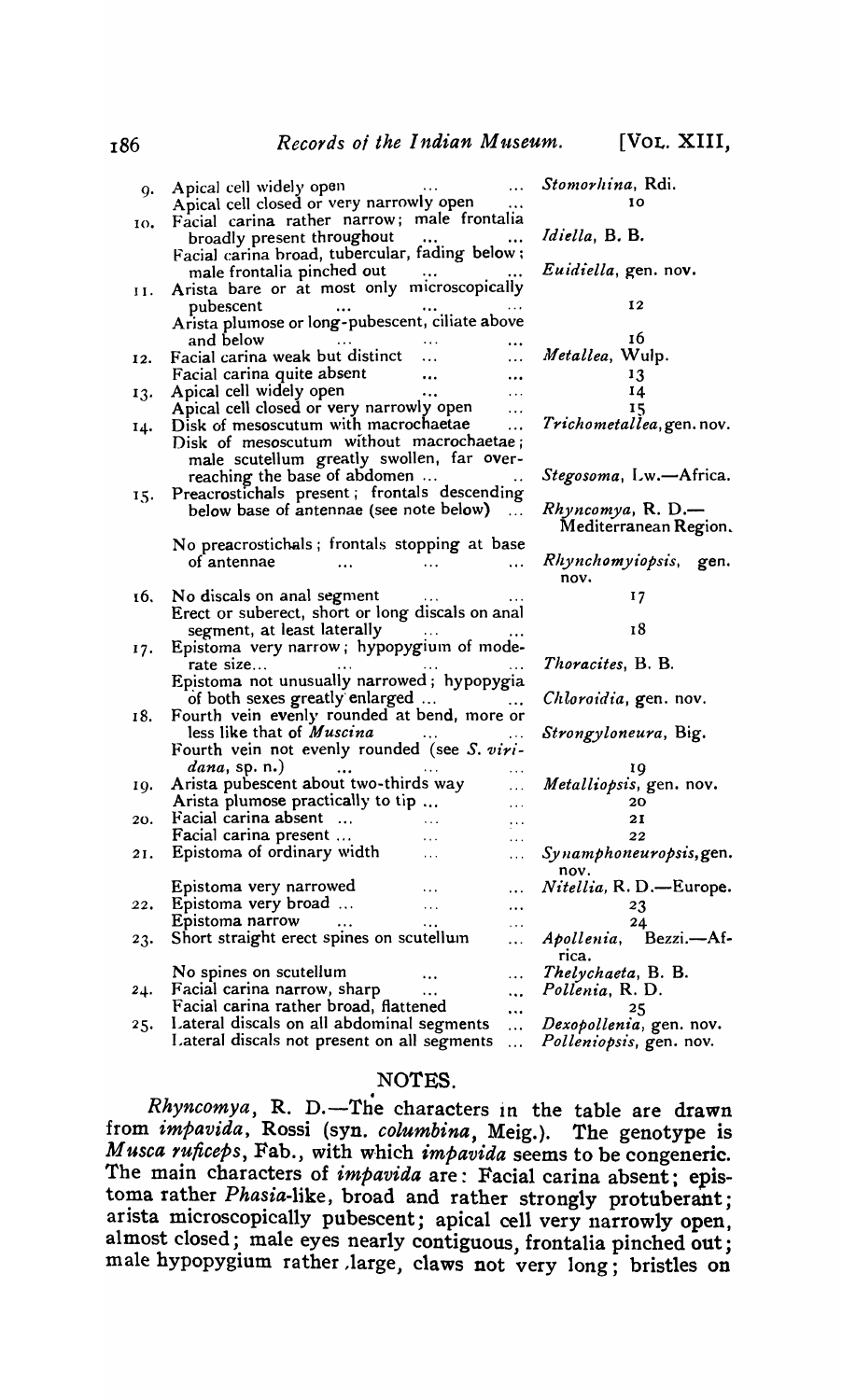$IQI7.$ 

margin of last two segments; front tarsi of female slightly widened; palpi subphylliform; no differentiated proclinate fronto-orbitals in female.

*Strongyloneura*, Big -The characters in the table are drawn from S. *nepalana,* sp. n. The genotype is S. *prasina,* Big., Japan, with which *nepalana* seems to be congeneric. The main characters of *nepalana* are: Facial carina absent; epistoma *Ph asia-like* , quite broad; arista long-plumose nearly to tip; apical cell open, fourth vein evenly rounded at bend like *Muscina*; macrochaetae marginal, short erect discals in transverse row on anal segment; front tarsi of female moderately widened; palpi club-shaped; female vertex less than eye-width, two strong proclinate fronto-orbitals; strong preacrostichals present; male hypopygium not extremely large but rather conspicuous and elongate; male eyes not contiguous, but frontalia nearly or quite pinched out.

Arrhinidia, B. B.-The genotype is Rhyncomya aberrans, Sch., China. Would run out at couplet 12 of the table, on character of the arista. Facial carina present; epistoma apparently *Ph asia-like* , but little projected; arista short-ciliate above only; apical cell open; male eyes practically contiguous; male hypopygium large; macrochaetae marginal; front tarsi widened; palpi phylliform.

*Stomina,* R. D.-The genotype is S. *rubricornis.* R. D., Europe. A probable synonym is *Gymnostylina*, Mcq. Would run out with *M etallea.* Facial carina weak but probably broad, as description states that the antennae of female are separated thereby; epistoma probably *Phasia-like,* stated to be somewhat rostriform; arista pubescent; apical cell open; macrochaetae of abdomen weak or absent; thorax villous, without macrochaetae on disk.

*Beria, R. D.*—The genotype is *B. inflata, R. D., Africa.* Would run to 14, and probably out with *Stegosoma.* Head inflated somewhat after the style of *Salmacia (Gonia);* facial carina absent; epistoma *Phasia-like;* arista bare; apical cell open; Jnale eyes nearly contiguous; macrochaetae weak; palpi subphylliform, widened at tip.

Pararhynchomyia, Becker.-The genotype is evidently P. varifrons, Beck., Africa, but I have been unable to find the original reference in the literature and get my information from Bezzi's 1911 paper on African" Miodarii Superiori." Would run out at 16 on apical cell petiolate, Facial carina not developed; epistoma *Phasia-like;* arista bare; apical cell petiolate; further characters not stated by Bezzi.

*Idiopsis*, B. B.-The genotype is *I. prasina*, B. B., Mediterranean Region. Would run to 18 apparently. Facial carina absent; epistoma *Phasia-like*, moderately broad; arista long-plumose; apcial cell open; male eyes nearly contiguous, the upper facets enlarged; male hypopygium large, claws not very long; macrochaetae marginal on segments one to four; front tarsi of female scarcely widened; palpi club-shaped, probably widened; four or more short, equal proclinate fronto-orbitals in female; female vertex wide.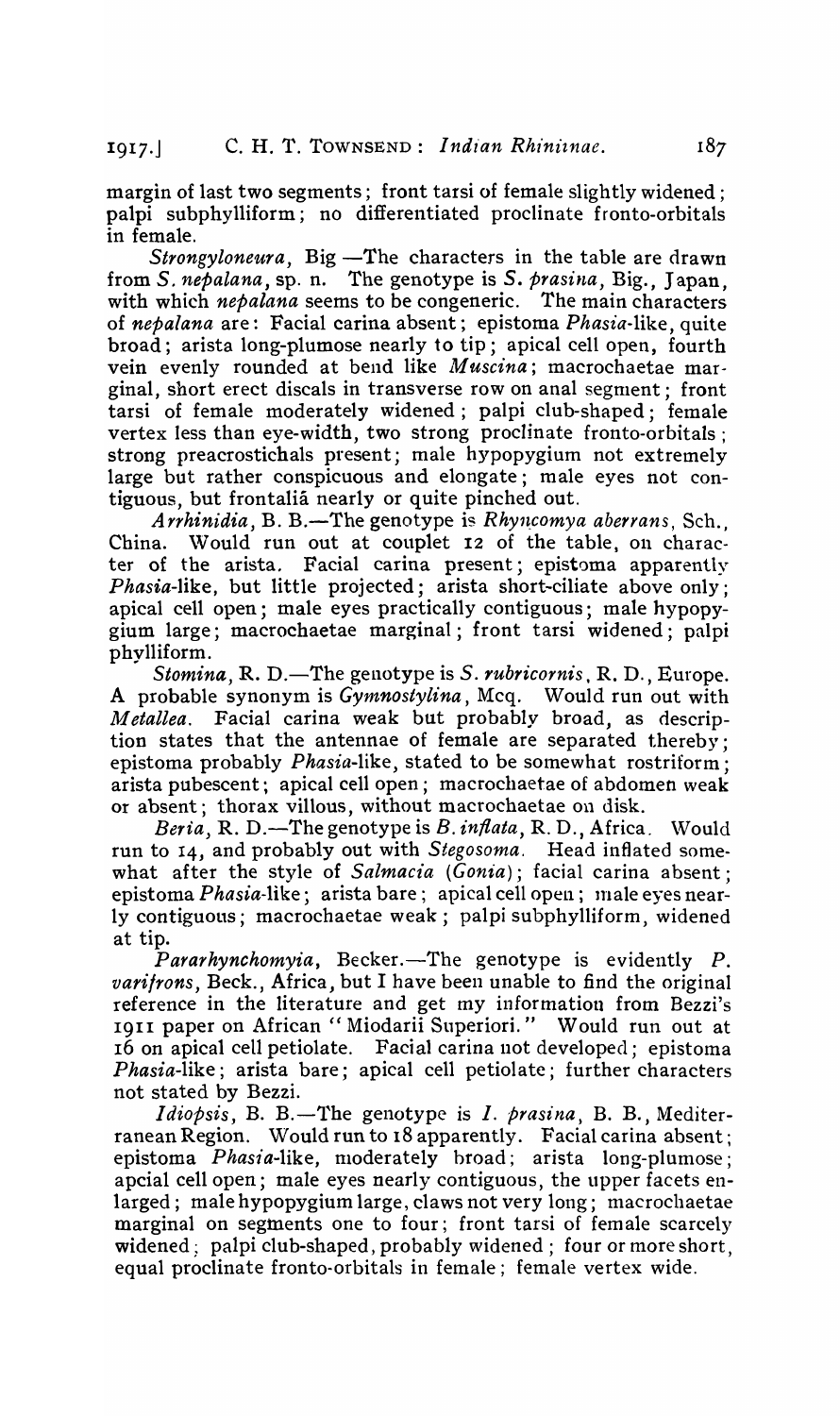Anastellorhina, Big.-The genotype is A. bicolor, Big., Australia. Said by Brauer to be near *I diopsis*. Would probably run to 18 with *I diopsis*. Facial carina not developed at all; epistoma probably *Phasia-like,* though face is stated to be strongly concave; arista long-plumose to tip; apical cell open; long marginal macrochaetae on third and anal segments; female with two proclinate fronto-orbitals; very long lower border of head.

*Tricyclopsis,* T.-The genotype is *Rhyncomya dubia,* Mcq., Australia. Placed by Brauer near *Thelychaeta*. Would probably run to 22. Facial carina absent; epistoma probably *Phasia-like ;*  arista very long-plumose; facialia ciliate over half way up; parafacialia with short bristly hairs; palpi club-shaped. This and the preceding are doubtful members of this subfamily.

# DESCRIPTIONS AND RECORDS.

The Indian Museum collection sent me contains 243 specimens of Rhiniinae, which are here reported on. The diagnoses of all the genera that follow have been drawn from the genotypes, personally studied by me in material, only five of these genera not being represented in the Indian collection.

#### Borbororhinia, gen. nov.

Genotype, *Borbororhinia pubescens*, sp. n.

Facial carina very weak, showing only as a low knife-like edge between antennae; epistoma *Rhinia-like,* but projected only a little below vibrissae; arista thinly plumose, ciliate above and below; apical cell narrowly open, very narrowed on terminal portion; male eyes widely separated, the frontalia wide and continuing full width throughout, the parafrontalia narrow but distinct; male bypopygium moderately large, extruded posteriorly, giving tip of abdomen a tapered form; male claws elongate; thorax and abdomen finely pubescent, abdomen with very fine hair-like marginals; disk of mesoscutum without chaetae, one postsutural behind with a shorter one just in front of it, and one postacrostichal behind; front tarsi of male very slightly widened; palpi phylliform.

### Borbororhinia pubescens, sp. nov.

Length of body,  $5$  to  $6$  mm.; of wing,  $4$  to  $4.5$  mm. Two males, Parambikulam, Cochin State, 1,700-3,200 ft., Sept. 16-24, 1914 (F. H. *Gravely).* 

Pallid testaceous. Frontalia, first two antennal joints and palpi obscure fulvous; third antennal joint pale fulvous. Parafrontalia and upper half of parafacialia thinly silvery, lower half of latter shining black. Facial plate and facialia polished, the latter with large shining black area confluent with that of parafacialia. Epistoma shading to brown on sides. Cheeks with shining dark brown or black area. Sternum, pleurae and anterior half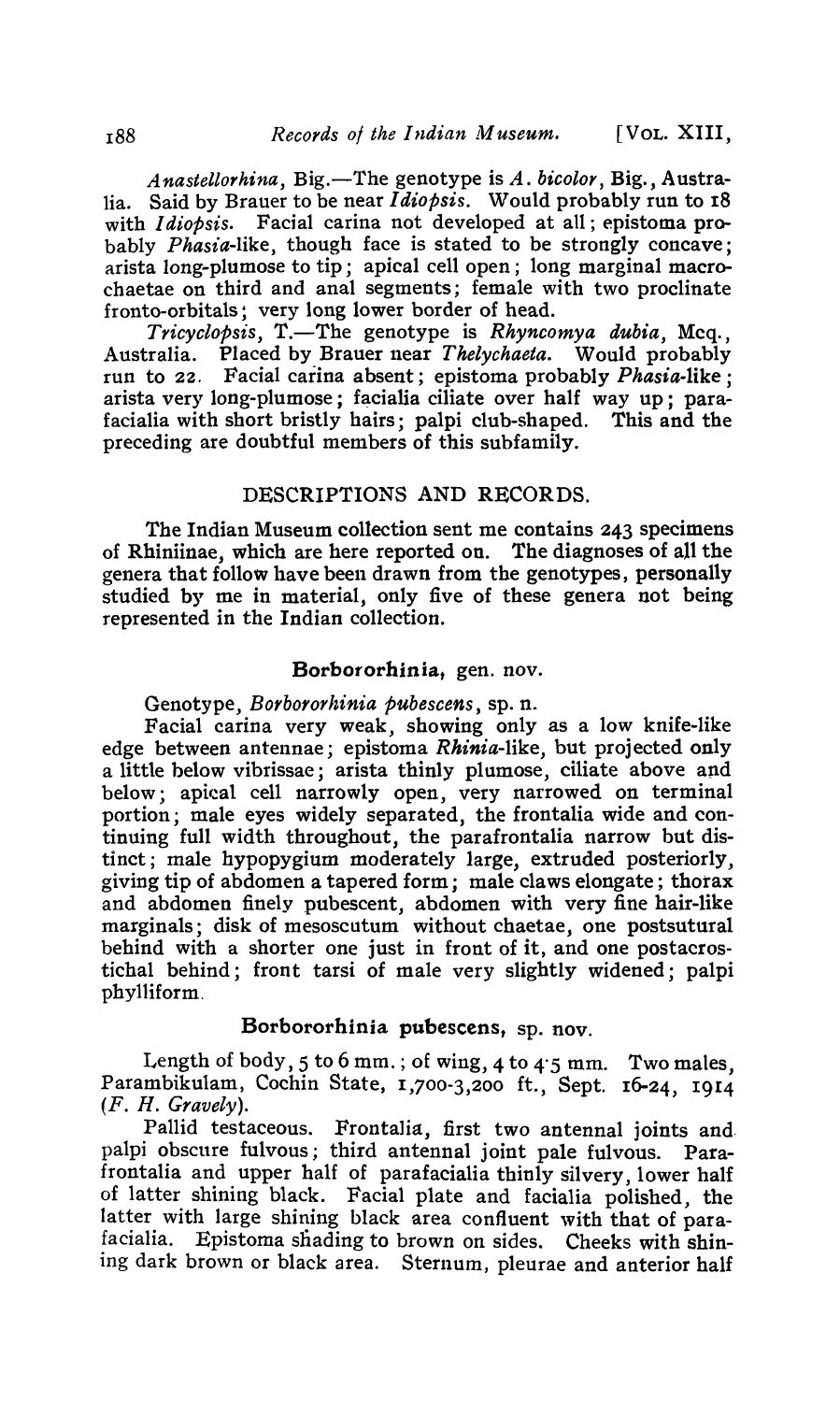or so of venter very pale yellowish or straw·colour; mesoscutum, scutellum, abdominal tergum and posterior half of venter fulvous. shaded more or less with fuscous; mesoscutum showing thinly sil very, with four brown or black vittae, the two inner ones widely separated. Legs pale fulvous, the tarsi dusky except the whitishyellow metatarsi. Pile of body short, black, very soft and fine. Wings slightly tinged with smoky-yellow, more so on costal portion. Tegulae smoky-yellow.

Holotype in Ind. Mus. Paratype, No. 21022 U.S. Nat. Mus.

Two apparently new genera near *Borbororhinia* are represented in the Indian collection by two male specimens from Margherita, Assam, and Mergui, Lower Burma *(W.Doherty).* They are not in sufficiently good state of preservation to serve as holotype specimens; hence I do not name them.

# Cosmina, R. D.

#### (Syn. *Seseromya,* Rdi.)

Genotype, Musca punctulata, Wied .- Africa, (syn. Cosmina *juscipennis,* R. D.).

Facial carina present but weak; epistoma *Rhinia-like* but not very strongly projected; arista plumose on both sides, tip more or less bare; apical cell widely open; male eyes nearly contiguous, the frontalia completely pinched out; male hypopygium large; weak macrochaetae on anal segment, practically only margina1.

I am unable to refer any of the forms in the Indian collection to this genus Indian and East Indian species have been referred here by Walker and Bigot, probably incorrectly.

#### Synamphoneura, Bigot.

Genotype, S. *cuprina*, Big.-Java.

Facial carina not developed; epistoma *Rhinia-like*, broad; arista long-plumose; apical cell closed in margin or extremely short-petiolate; male eyes nearly contiguous, frontalia pinched out ; male hypopygium rather large, claws elongate but not very strong; strong macrochaetae on margin of anal segment, \veak ones on margins of other segments; front tarsi not widened in either sex, female claws very short and weak; palpi phylliform but not very wide.

#### Synamphoneura cuprina, Big.

Fourteen specimens, both sexes, from Java, Assam and Burma.

# Eusynamphoneura, gen. nov.

Genotype, *Idia seriepunctata,* tw.-Mozambique, (syn. *Cosmina depressa*, Karsch).

Facial carina very weak in the male, almost undeveloped in the female; epistoma *Rhinia*-like, broad; arista plumose on both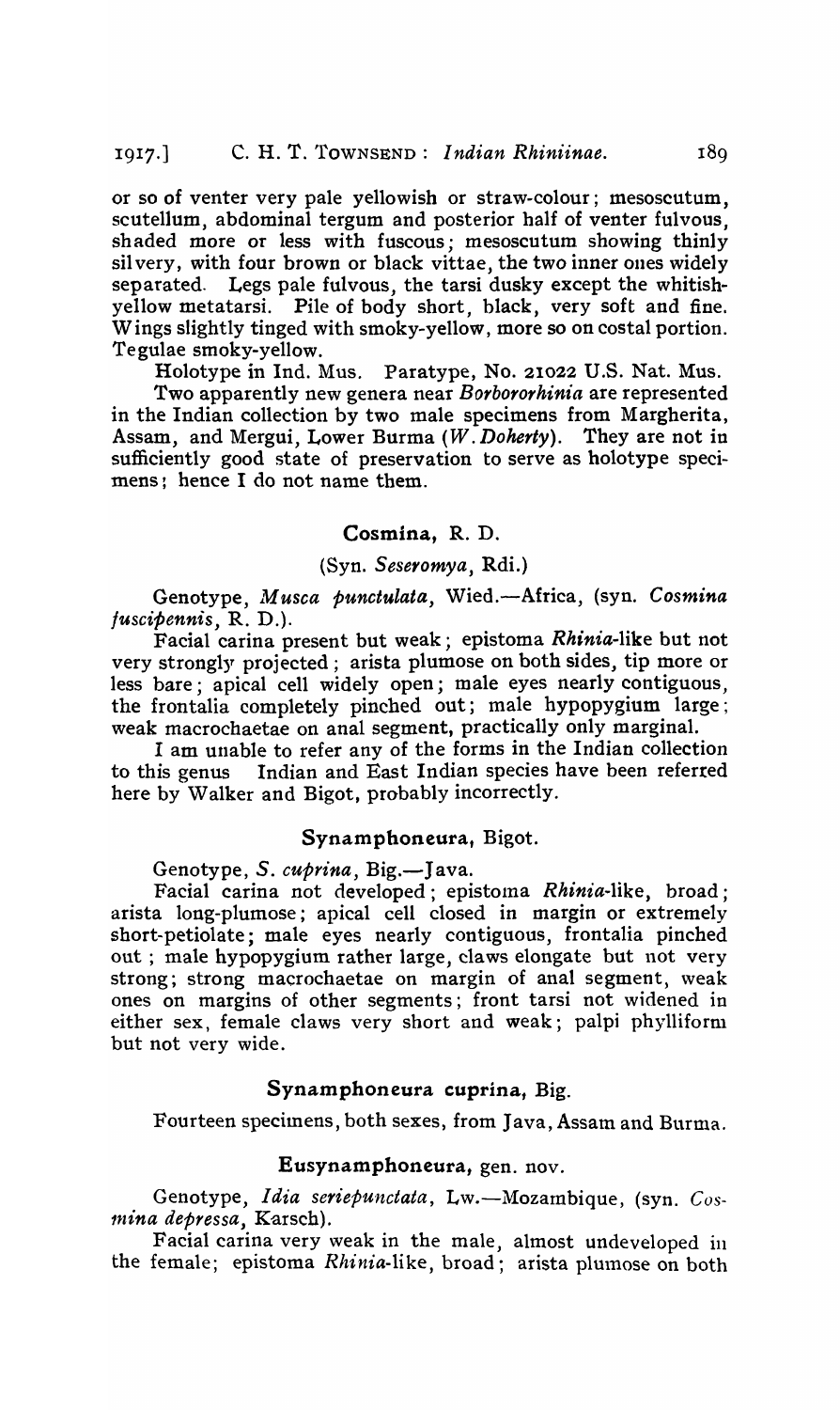sides, except tip; apical cell closed in the margin or very shortpetiolate; male eyes not contiguous, well separated, the parafrontalia broad, the frontalia reduced to a line; male hypopygium not large, of moderate size; weak marginal macrochaetae on anal segment, and bristle rows on margins of second and third segments.

This genus appears to be confined to East Africa.

#### Idielliopsis, gen. nov.

Genotype, I *dielliopsis similis,* sp. n.

Facial carina broadly developed, widely separating the antennae; epistoma *Rhinia-like;* arista ciliate on upper side only; apical cell short-petiolate, the petiole about half as long as small crossvein and in line with final course of fourth vein; male eyes nearly contiguous, the frontalia completely pinched out; male hypopygium small; weak bristle-like macrochaetae on margin of anal segment; female vertex about one-fifth of head-width.

#### Idielliopsis similis, sp. nov.

Length of body,  $9 \text{ to } 9.5 \text{ mm}$ ; of wing,  $6.5 \text{ to } 7 \text{ mm}$ . Three males: Dhikala, Naini Tal District, United Provinces of Agra and Oudh, April 22, 1908 (R. H.); Mazbat, Mangaldai District, Assam, Oct. II-IS, 1910 (5. *Kemp);* Paresnath, Chota Nagpur, 4)000-4,400 ft., April 13, 1909 (N. Annandale); one female, Katihar, Purneah District, Bihar, March 23, 1909 (C. Paiva).

Differs in coloration from *I diella mandarina,* W d. practically only as follows: Less black on abdomen, male showing same on anal segment and posterior third to half of preceding segment in addition to the median vitta; the female lacks the black entirely, even the median vitta being lost. The red of abdomen is somewhat darker, rather reddish-orange. Mesoscutum and scutellum quite distinctly dark green. Tegulae deeper yellowish. Legs wholly brown to black, only the metatarsi lighter; the bases of tibiae light brown.

Holotype (male) and allotype (female) in Ind. Mus. Paratype, No. 2I023 U.S. Nat. Mus., male.

# Rhinia, R. D.

#### (Syn. *Beccarimyia,* Rdi.)

Genotype, *R. testacea,* R. D.-Mauritius, (syn. *Beee. glossina,*  Rdi.).

Facial carina broad; episloma strongly warped forward, well projected; arista ciliate above only; apical cell petiolate, the petiole rather long and about in line with third vein; male eyes nearly contiguous, the frontalia practically pinched out, and the parafrontalia reduced almost to a line; male hypopygium small; no abdominal macrochaetae, only bristles; front tarsi widened in both sexes; palpi phylliform.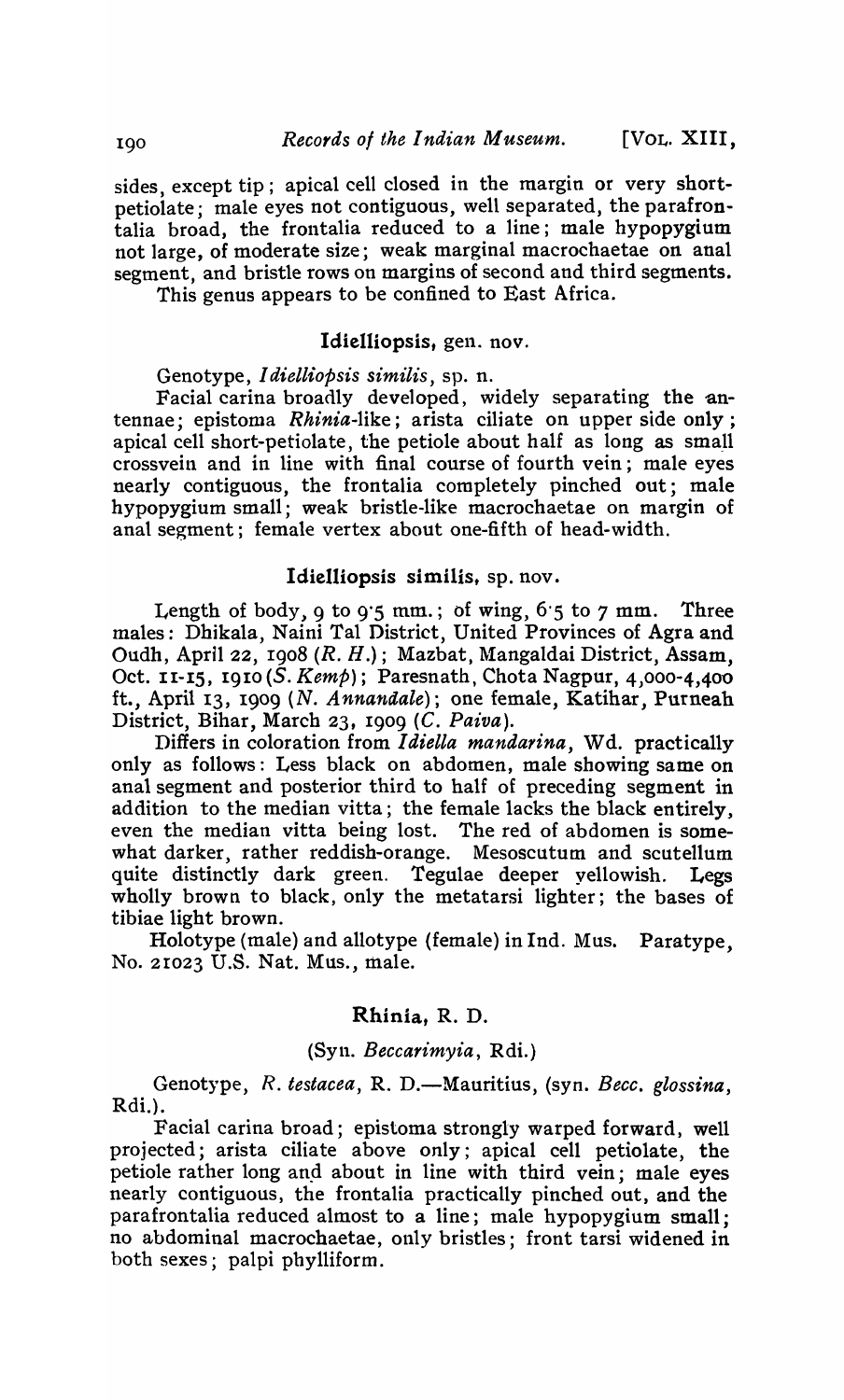# Rhinia testacea, R. D.

Four specimens, from Bombay, Puri, Malavni, and Ceylon (5,29I ft.). The species occurs from North Africa through the Orient to the Pacific Is.

### Chlororhinia, gen. nov.

Genotype, *Chlororhinia viridis*, sp. n.

Facial carina narrow, weak; epistoma *Rhinia-like*, but produced beyond vibrissal angles only about as far as length of second antennal joint; arista very short-ciliate, merely pubescent, on upper side only; apical cell petiolate, the petiole as in *Rhinia;*  male eyes nearly contiguous, the frontalia pinched out, the parafrontalia reduced to a line; male hypopygium rather large, abdomen rather wider on first two segments than its length on median line; no abdominal macrochaetae; front tarsi not widened; pollinose-pilose band of cheeks and pleurae wanting.

### Chlororhinia viridis, sp. nov.

Length of body, 4 1nm.; of wing, 3 mm. One male, Shillong, Khasi Hills, Assam (*H. H. Godwin-Austen*); also a specimen with head and abdomen missing, but evidently this species, Ukhrul, Manipur, 6,400 ft. (W *Pettigrew*).

Wholly bright metallic green in body and head integument, including clypeus and epistoma. Frontalia black, antennae pale fulvous, palpi blackish, base of haustellum metallic green. Parafacialia silvery pollinose on. upper end, opposite second antennal joint. A thin beard, some pleural hair and hairs on edge of scutellum tawny. Mesoscutum, scutellum and tergum of abdomen blackish-punctate, the dots marking origins of microchaetae; no thoracic vittae. Abdominal tergum blackish on disk, extended widely along the three segmental incisures and more or less confluent; the hairs of this region smaller and more closely placed, the blackish dots on sides of abdomen larger and less closely placed. No dot-punctation on head. Legs very pale fulvous, the femora brownish except front pair which are metallic green. Wings faintly tinged with smoky-yellowish throughout. Tegulae a little more deeply tinged with fuscous.

Holotype in Ind. Mus.

### Stomorhina, Rdi.

# (Syn. *Idia,* Wied. preocc.)

Genotype, Musca lunata, Fab.-Madeira, (syns. *Idia cinerca,* R. D., I *fasciata*, Meig., *Stomorhina maculata*, Rdi.).

Facial carina broadly developed; epistorna *Rhinia-like;* arista ciliate above only; apical cell widely open; marginal bristles on last two abdominal segments; male eyes actually contiguous; male mesoscutum, scutellum and abdomen with thin erect black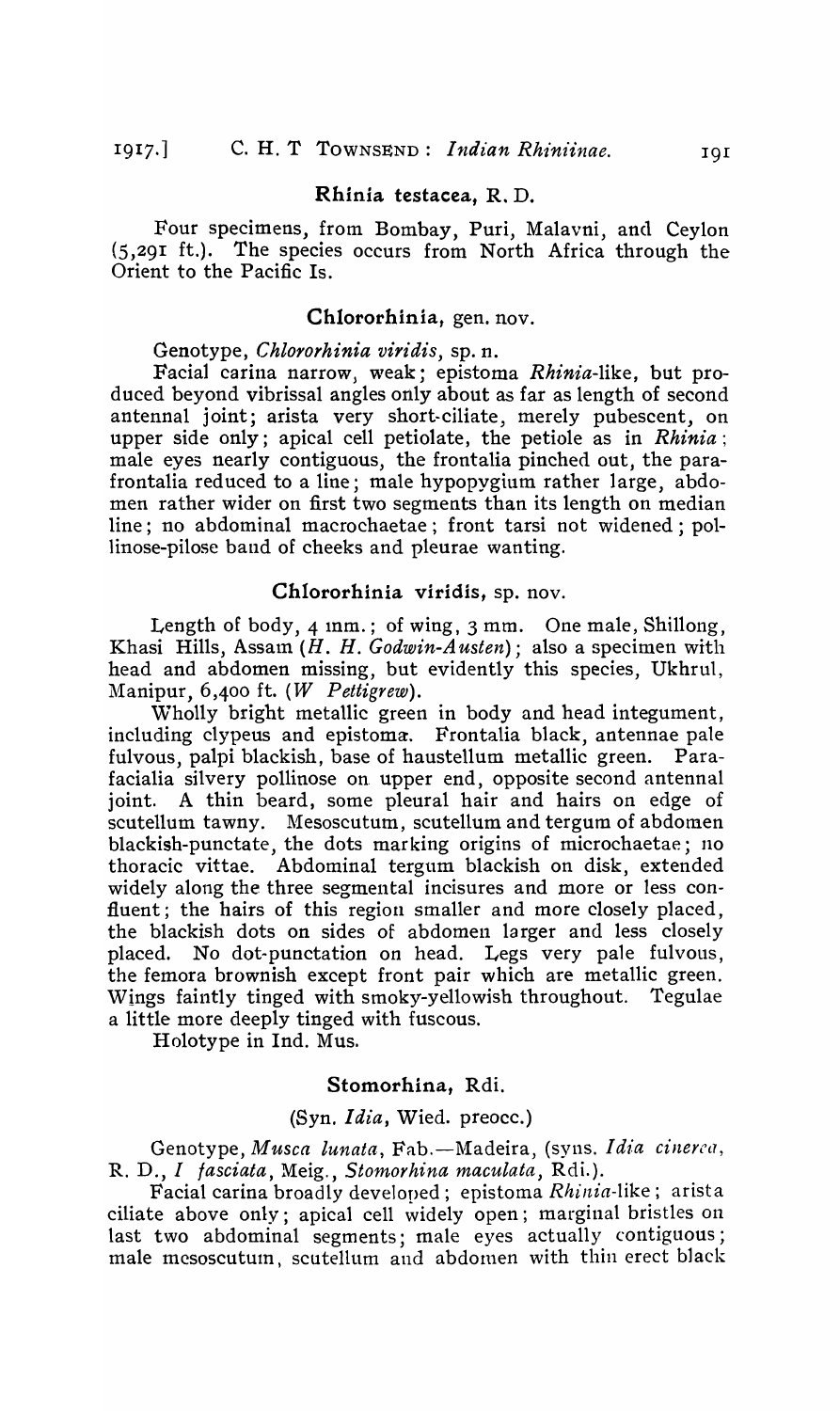pile, that of scutellum longer than that of thorax, the female lacking such pile; male hypopygium not large, claws not very long; parafacialia hairy.

# Stomorhina lunata, Fab.

Three males and eight females, from Darjiling (7,000 ft.), Sukhwani (Nepal) Coonoor (Nilgiris), Horai (Naini Tal, west base of Himalayas), and Maritime Alps.

# Idiella, B. B.

Genotype, Idia mandarina, Wied.-China, (syn. Idia nigri*cauda,* Bigot).

Facial carina well developed, sharp; epistoma *Rhinia-like;*  arista long-ciliate on upper side only; apical cell closed or narrowly open; male eyes well separated, the frontalia broadly persistent throughout; male hypopygium large, claws long; weak macrochaetae on margin of anal segment.

### Idiella mandarina. Wied.

Twenty-six specimens, both sexes, from Burma, Cochin State, Assam, Calcutta, and various localities in India from sea-level up to 6,400 feet.

# Euidiella, gen. nov.

Genotype, Musca discolor, Fab.-Java, (syns. Stomorhina *muscina,* Rdi., S. *scalaris,* Big.).

Facial carina developed, broad, tubercle-like, widely separating the antennae, fading out below; epistoma *Rhinia-like,* broad; arista thinly long-ciliate above only; apical cell closed in margin or narrowly open; male eyes contiguous, even the parafrontalia practically pinched out; male hypopygium small, claws short; abdominal macrochaetae not developed; front tarsi widened in both sexes.

# Euidiella discolor, Fab.

Twenty-seven specimens, both sexes, from Java, Lower Burma, Assam, Nepal, Western Ghats, Sind, and various localities in India from sea-level at Calcutta up to 7,000 feet in the Himalayas. One male was taken at light, and two males were taken hovering in the air.

The yellow of second abdominal segment may be either uninterrupted on the median line, as described by Rondani under the name *muscina,* or rather broadly interrupted on same.

# Euidiella quadrinotata, Big.

# (1 *dia quadrinotata,* Big.-Borneo).

Two females, Mujang, Sarawak, Borneo, July I2, 19IO (C. W *Beebe).* This is evidently a good species. It is closely allied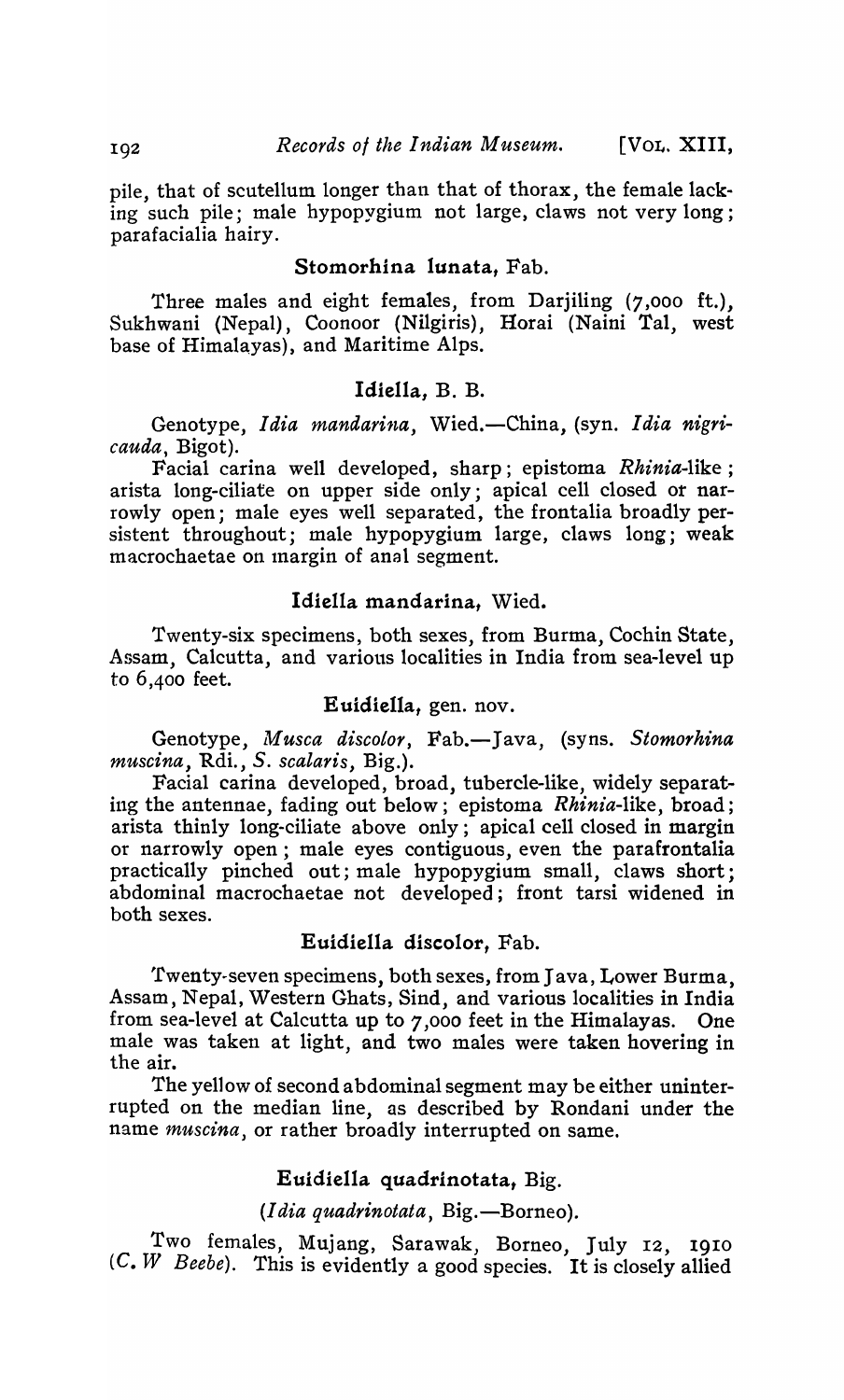to *discolor,* F., from which it differs in having the abdomen black except the narrow base and the restricted lateral spots on second and third segments. It is also a little more narrowed in form.

# Euidiella unicolor, sp. nov.

Length of body,  $5.5$  to  $6.25$  mm.; of wing, 4 to  $4.5$  mm. Three females, Mujang, Sarawak, Borneo, July 12, 1910 (C.  $W$ *Beebe);* Parambikulam, Cochin State, 1,700-3,200 ft., Sept. I6-24, I9I4 *(F. H. Gravely);* and Mangaldai District, N.E., Assam-Bhutan Frontier, Dec. 26, 1910 (S. W. Kemp).

Differs from *quadrinotata,* Big., by the still more narrowed form, and the wholly dark green abdomen. The legs and antennae are darker also. The second and third specimens mentioned above have the front appreciably shorter and broader than in the Bornean specimen.

Holotype in Ind. Mus., Sarawak. Paratype, No. 21025 U.S. Nat. Mus., Assam-Bhutan Fr.

### Euidiella purpurea, sp. nov.

Length of body,  $8$  to  $9$  mm.; of wing,  $6$  to  $7$  mm. Three males and two females: Three on board ship, IO miles off Masulipatam, Madras Coast, June 4-5, I908 *(C. Paiva);* one Sukna, Eastern Himalayas, 500 ft., July 1, 1908 *(N. Annandale)*; and one Kurseong, Eastern Himalayas, 5,000 ft., August 13-15, 1909 *(I. T. I enkins).* 

Shining black, with greenish thorax. Parafrontalia honeycombed with yellowish pollen. Parafacialia with silvery or yellowish bar across upper end, extending over upper part of facialia, and a yellowish fleck below on cheek-grooves next eye. Antennae light brownish. The usual broad stripe of pale yellow pollen and pile on cheeks and pleurae. Mesoscutum and scutellum metallic greenish-cupreous, light golden pollinose, punctate with blackish. Abdomen with decided purplish-cupreous shade on sides and covering whole of anal segment. Venter pollinose, with punctations. Legs subfulvous; femora black with purplish tinge, especially front ones; tips of tarsi dusky. Wings nearly clear, base and especially tips smoky. Tegulae smoky-yellow.

Holotype (male) and allotype (female) in Ind. Mus. Paratypes, No. 2I026 U.S. Nat. Mus., male and female.

This species is evidently similar to *I dia cervina,* O.S., of Amboyna.

# Metallea, Wulp.

Genotype, *Metallea notata*, Wulp.—Java, (syn. *Rhyncomya diversicolor,* Big.).

Facial carina but little developed, flat and weak; epistoma Phasia-like, not very broad, not strongly protuberant; arista finely pubescent; apical cell well open; male eyes nearly contiguous, the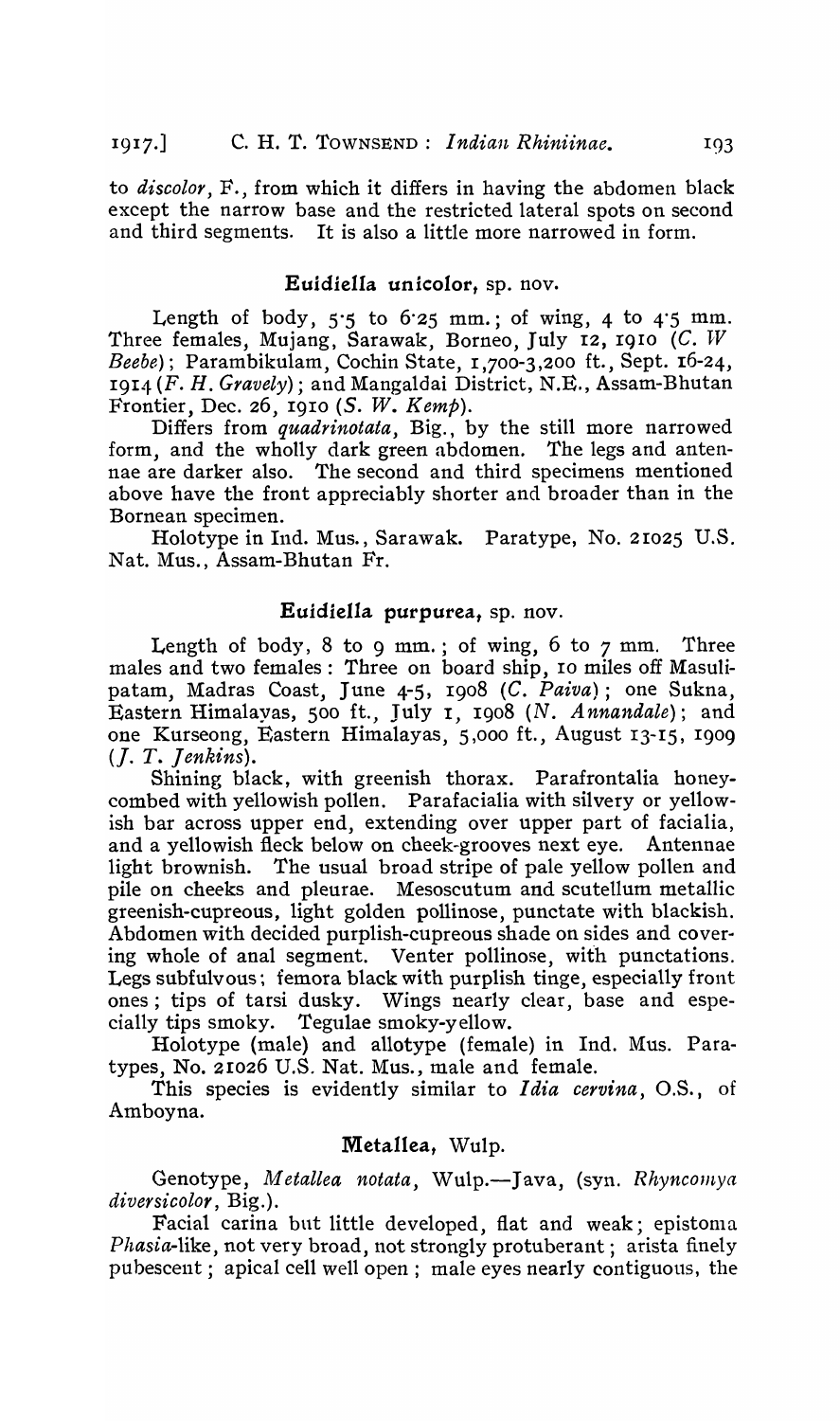frontalia completely pinched out; male hypopygium rather large; marginal row of macrocbaetae on last three segments.

#### Metallea notata, Wp.

Twenty-four specimens, both sexes, from Java, Puri, Shillong, Port Blair, and other Indian localities including on board ship 10 miles off the Madras coast. East African specimens appear to becon specific with the Indian specimens.

# Trichometallea, gen. nov.

Genotype, *TrichometaUea pollinosa,* sp. n.

Facial carina absent; epistoma *Phasia-like*; arista bare; apical cell widely open; male eyes nearly contiguous, the parafrontalia reduced to a line; male hypopygium small; abdominal macrochaetae bristle-like, suberect, marginal on last two segments, at sides of other segments, some discals on anal segment; front tarsi of female slightly widened, those of male not so; palpi phylliform, not very broad; mesoscutum, scutellum and abdomen pilose in male, but not in female.

#### Trichometallea pollinosa, sp. nov.

Length of body,  $5.25$  to  $6.5$  mm.; of wing,  $5.75$  to 6 mm. Two males and one female: One male Songara, Gonda District, United Provinces, March 3-5, I907; the others Umballa, Northwest India, 900 ft., May 8-13, 1905 *(E. Brunetti).* 

Pale yellowish, thinly silvery pollinose. Head pale luteous ; antennae, frontalia and palpi fulvous. Thorax greenish-cupreous, pleurae thickly pale yellowish pollinose. Mesoscutum and scutellum rather thickly silvery pollinose. Abdomen pale yellowish; median vitta and hind margins of segments blackish, either broadly, narrowly or irregularly, the whole more or less thickly silvery pollinose shading to pale golden. Legs blackish or brownish, hind tibiae fulvous. Wings clear. Tegulae nearly white.

Holotype (male) and allotype (female) in Ind. Mus. Paratype, No. 21027 U.S. Nat. Mus., male.

#### Stegosoma, H. Loew.

Genotype, Stegosoma vinculatum, H. Loew.--Orange Free State, Africa.

Facial carina absent; epistoma *Phasia*-like, not very broad; arista bare; apical cell widely open; male eyes contiguous, the parafrontalia nearly pinched out; male hypopygium of moderate size, the scutellum greatly swollen and over-reaching the two basal segments of abdomen; no abdominal macrochaetae, the abdomen swollen, the anal segrnent bare on disk; front tarsi widened; palpi phylliform.

This genus appears to be confined to Africa.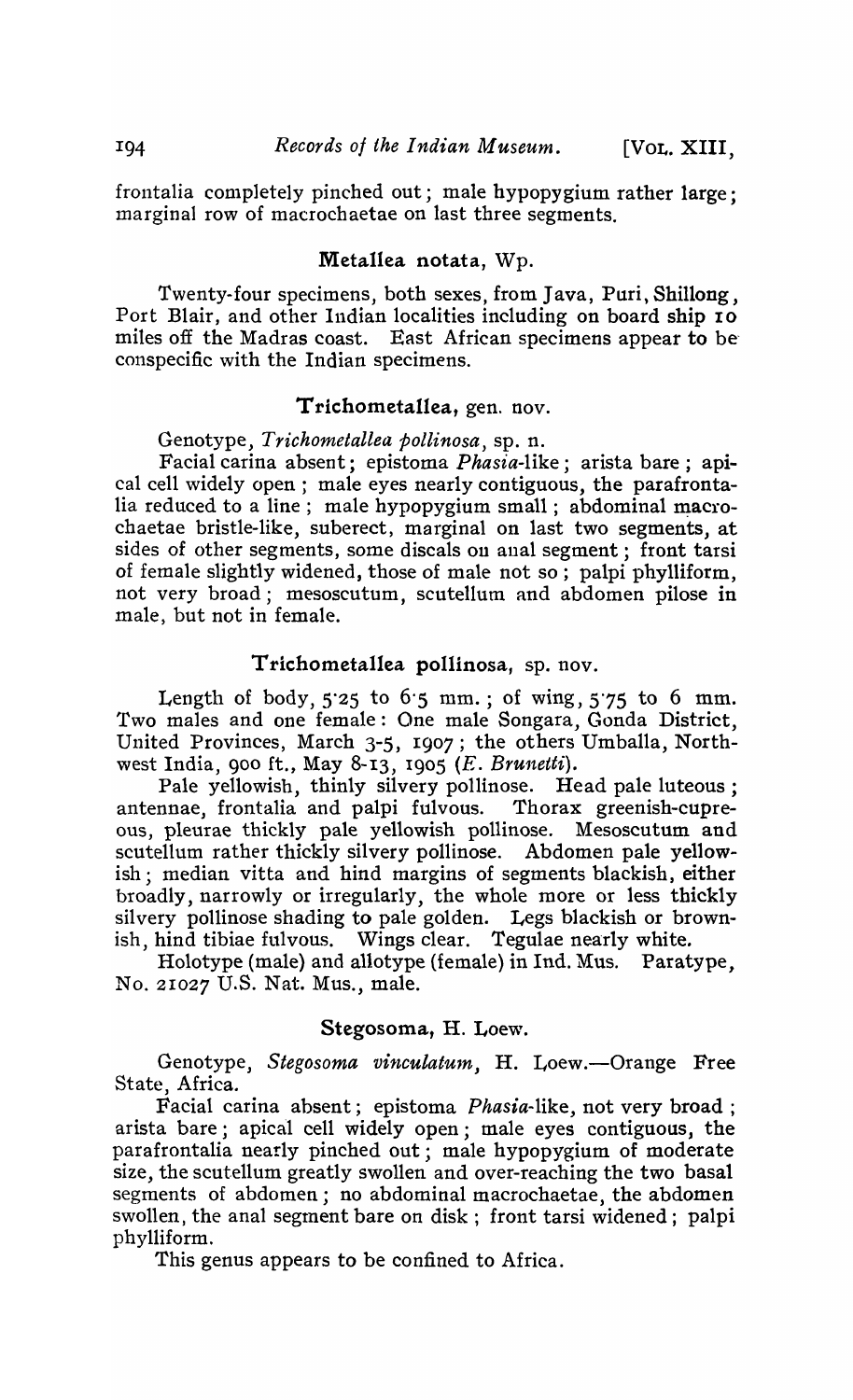#### Rhynchomyiopsis, gen. nov.

# Genotype, *Rhynchomyiopsis indica,* sp. n.

Facial carina not developed; epistoma *Phasia-like*; arista practically bare; apical cell practically closed in margin quite far before wing-tip; weak bristles on margins of third and anal segments; front tarsi not widened; palpi phylliform ; female vertex wider than eye; no fronto-orbitals in female save small reclinate ones; no preacrostichals; all head and other macrochaetae very weak; frontals stopping at base of antennae; costal spine strong; two sternopleurals, and only one postsutural. Male not known.

### Rhynchomyiopsis indica, sp. nov.

Length of body, 6 mm.; of wing, 4'5 mm. One female, Karachi, Sind, Western India, July 28, 1889 *(Cumming).* 

Head, scutellum, abdomen and legs rather pale fulvous, including frontalia, antennae and palpi; the abdomen subrufous from hind half of second segment to tip. Parafrontalia, parafacialia and cheeks very thinly silvery; tbree polished subround black spots near eye on each side; the largest about middle of parafacialia, one on front half of parafrontalia, the smallest one on cheeks. Thorax light metallic gold-green, the humeri fulvous. Wings scarcely infuscate. Tegulae nearly white.

Holotype in Ind. Mus.

#### Thoracites, B.B.

Genotype, *Musca abdominalis,* Fab.-East Indies.

Facial carina absent; epistoma *Phasia-like,* very narrow, the vibrissal angles constricting the facial plate far above oral margin; arista long-plumose to tip; apical cell narrowly open; male eyes not contiguous, about or fully as far apart as length of second antennal joint; male hypopygium rather large, claws very elongate; macrochaetae strong, suberect, on margins of last two segments, discal and marginal on sides of second and third segments, marginal on sides of first segment; palpi phylliform, but rather narrow; very strong, long costal spine; female with very narrow frontalia, male with same scarcely or not at all showing; female with two strong proclinate fronto-orbitals and one reclinate, male with none of either; female anal segment with close-set row of strong marginal spines, in addition to the regular marginals which thus become practially submarginal.

### Thoracites abdominalis, Fab.

Twenty-one specimens, both sexes, from Ceylon, Puri and Ma dras. The species may be known by the green thorax and fulvous to rufous abdomen, with the under edges of the intermediate abdominal segments more or less widely black.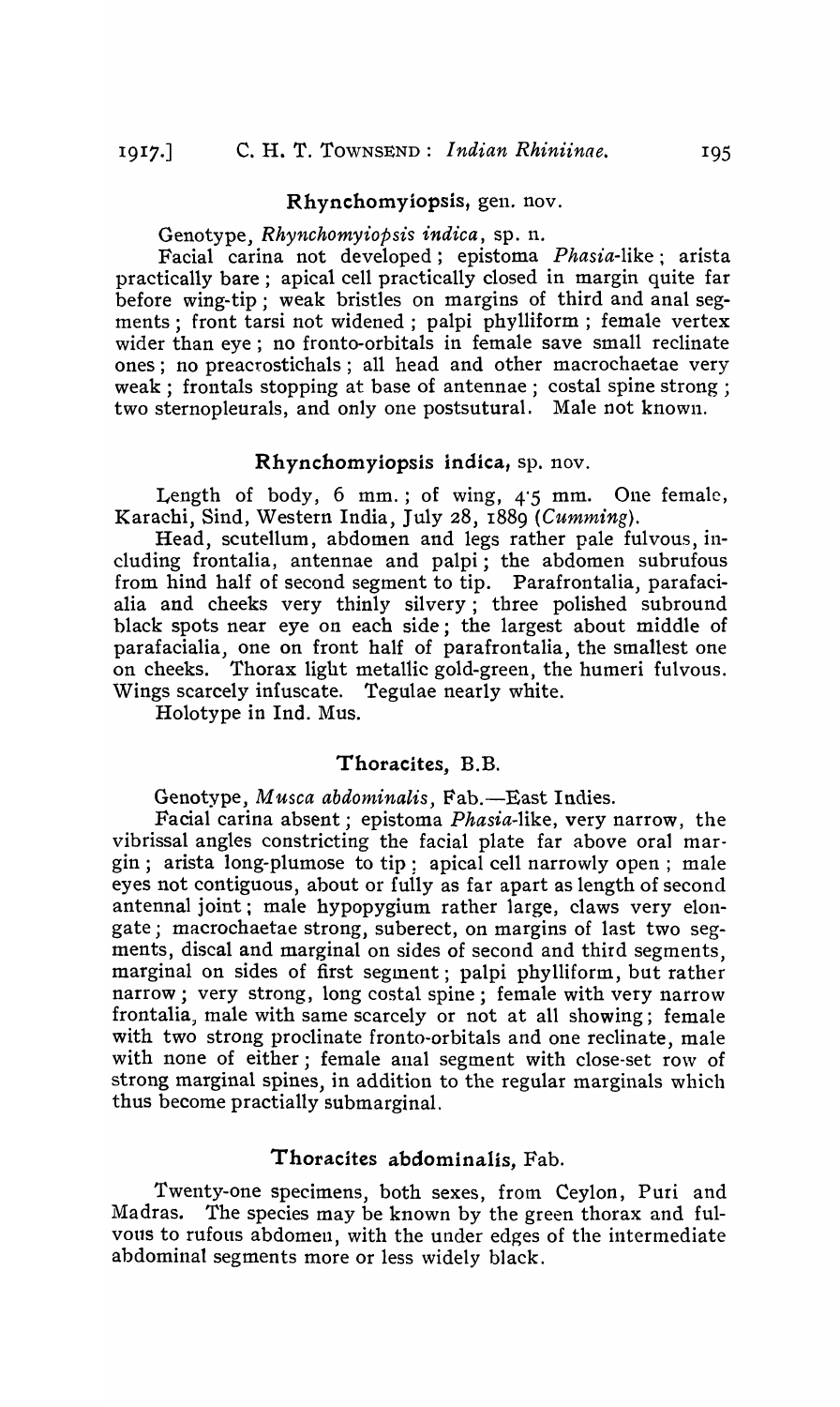#### Chloroidia, gen. nov.

Genotype, *Chloroidia flavifrons,* sp. n.

Facial carina not developed; epistoma *Phasia-like,* rather narrow; arista ciliate on both sides nearly to tip; apical cell very narrowly open, almost closed, the tip of cell narrowed; male eyes nearly contiguous, the frontalia pinched out; male hypopygium extremely large, that of female large and broad; macrochaetae bristle-like on margins of last two segments; front tarsi of female widened, those of male not so; intermediate abdominal segments of male extremely shortened, the two hypopygial segments greatly enlarged and almost as long as the four preceding segments; fifth sternite of male with spine-brush, the sixth sternite excessively broadened and with spine-brushes on each side.

# Chloroidia flavifrons, sp. nov.

Length of body,  $5$  to  $5.5$  mm.; of wing,  $4$  to  $4.5$  mm. One male, Mergui, Lower Burma (W *Doherty);* one female, Chalakudi, Cochin State, Sept. 14-30, 1914 (F. H. *Gravely).* 

Head light golden pollinose, parafrontalia more deeply golden; frontalia and large spot on each cheek black; antennae and palpi fulvous-yellow. Facial plate and facialia not pollinose, shining, tinged black in centre of clypeus and on vibrissal angels. Thorax and scutellum a very bright burnished emerald-green, thinly yellowish pollinose. Abdomen nearly as bright green; in female shading to cupreous at tip and more or less blackish on disk of tergum, in male dusky on tergal disk. Male hypopygium wholly purplish-brown; that of female nearly black, with some purplish tinge. Legs subfulvous; front femora bright green, others more black; tarsi darker distally. Wings faintly infuscate, or at least so on costa and tip. Tegulae tawny-whitish to yellowish.

Holotype in Ind. Mus., female; allotype, male.

# Strongyloneura, Big.

The main characters of this genus as interpreted by me have been already given. My reference of the following species to *Strongyloneura* is provisional. They seem almost certainly, however, to be congeneric with the genotype (*prasina*, Big.-Japan), which I cannot identify positively in material but which, according to the description, is a member of the *Rhyncomya* group with strongly rounded fourth vein. The supplementary characters given by Brauer *(Sitz. Ak. Wiss.,* math.-nat. Cl., eVIII, 5I9) also agree.

# Strongyloneura nepalana, sp. nov.

Length of body,  $8.5 \text{ mm}$ ; of wing, nearly  $7 \text{ mm}$ . One female, Thamaspur, Nepal, Feby. 18-20, 1908.

Metallic green; slightly cupreous, especially on abdomen. Parafrontalia, parafacialia and cheeks pale golden pollinose. Fron-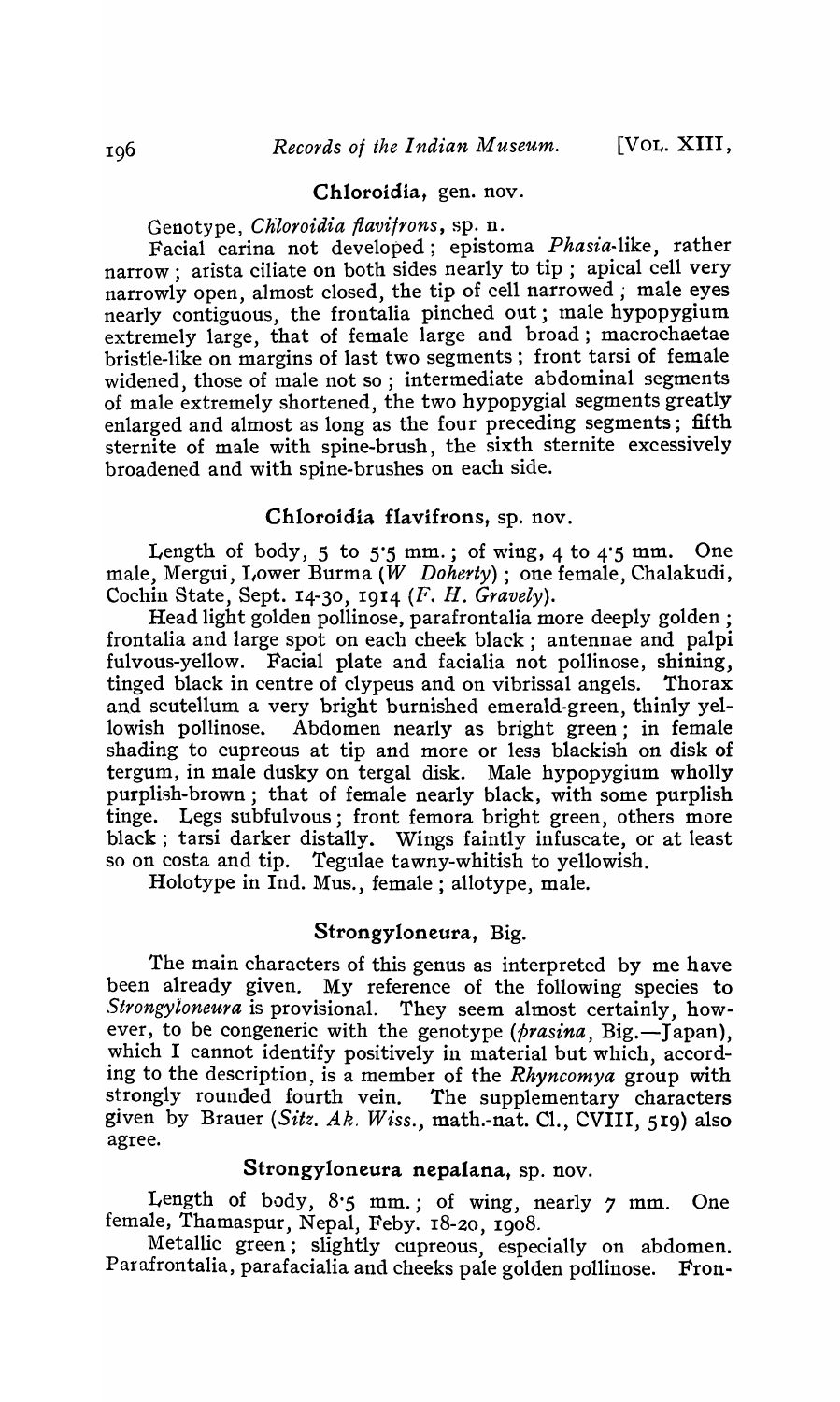talia brown; antennae and palpi rufofulvous; clypeus and facialia shining yellowish-fulvous. Thorax and scutellum brighter green than abdomen, all with thin coat of silvery pollen. Legs brownish; tibiae tinged with fulvous; femora black, front pair greenish. Wings clear; apical cell rather widely open, though much narrowed at tip. Tegulae nearly white. Parafacial hairs yellowish, thick.

Holotype in Ind. Mus.

A male from Bhim Tal  $(4,500 \text{ ft.})$  seems to belong here; it is certainly congeneric, and I have drawn the male characters from it as already given, but the apical cell is more narrowly open, and the hairs of parafacialia are blackish. Also fifteen other specimens, both sexes, from Calcutta, Sukna, Assam and Burma appear to be this species, though the fourth vein is not so broadly rounded in all of them. Some have the wings lightly infuscate, and the hairiness of the parafacialia is variable in degree, though quite uniformly yellowish.

# Strongyloneura nebulosa, sp. nov.

Length of body,  $7$  to  $7.5$  mm.; of wing,  $6$  to  $6.5$  mm. One male and one female, Margherita, Assam; and Mergui, Lower Burma *(W Doherty).* 

Differs from *nepalana* as follows: Whole body dark cupreous-purplish, with more or less green reflections. The female shows more green. Head testaceous, antennae and palpi fulvous. Parafrontalia and parafacialia pale yellowish to golden pollinose. 'Wings strongly smoky-infuscate across apical half and on extreme basocostal region. Tegulae yellow, upper scale more whitish. Apical cell narrowly open. Parafacial hairs sparse, blackish.

Holotype in Ind. Mus., male; allotype, female.

# Strongyloneura viridana, sp. nov.

Length of body, 7 to 10.5 mm.; of wing, 6 to 8.5 mm. Five females: one Sadiya, North-east Assam, Nov. 27, 1911 (S. Kemp-Abor Exped.); four Calcutta, Aug. 27, Sept. 26, Oct. 2, 1907.

Entire body except head brilliant metallic green, with cupreous reflections especially on thorax. Head yellowish; pale golden pollinose on parafrontalia, parafacialia, facialia, cheeks and orbits; occiput more ashy. Frontalia brown; antennae, facial plate and palpi fulvous. Thorax thinly silvery pollinose, the scutellum and abdomen showing rather less so except on venter. Legs brownishrufous; femora black, the front and middle pairs decreasingly green. Wings and squamae usually infuscate with smoky-yellow, the anal region less so, the squamulae whitish. Fourth vein less evenly roundeQ. The abdomen shows a faint purplish median vitta; and is more or less tinged with cupreous, sometimes wholly so. Parafacial hairs partly or wholly. blackish.

Holotype in Ind. Mus. Paratypes, No. 21028 U.S. Nat. Mus.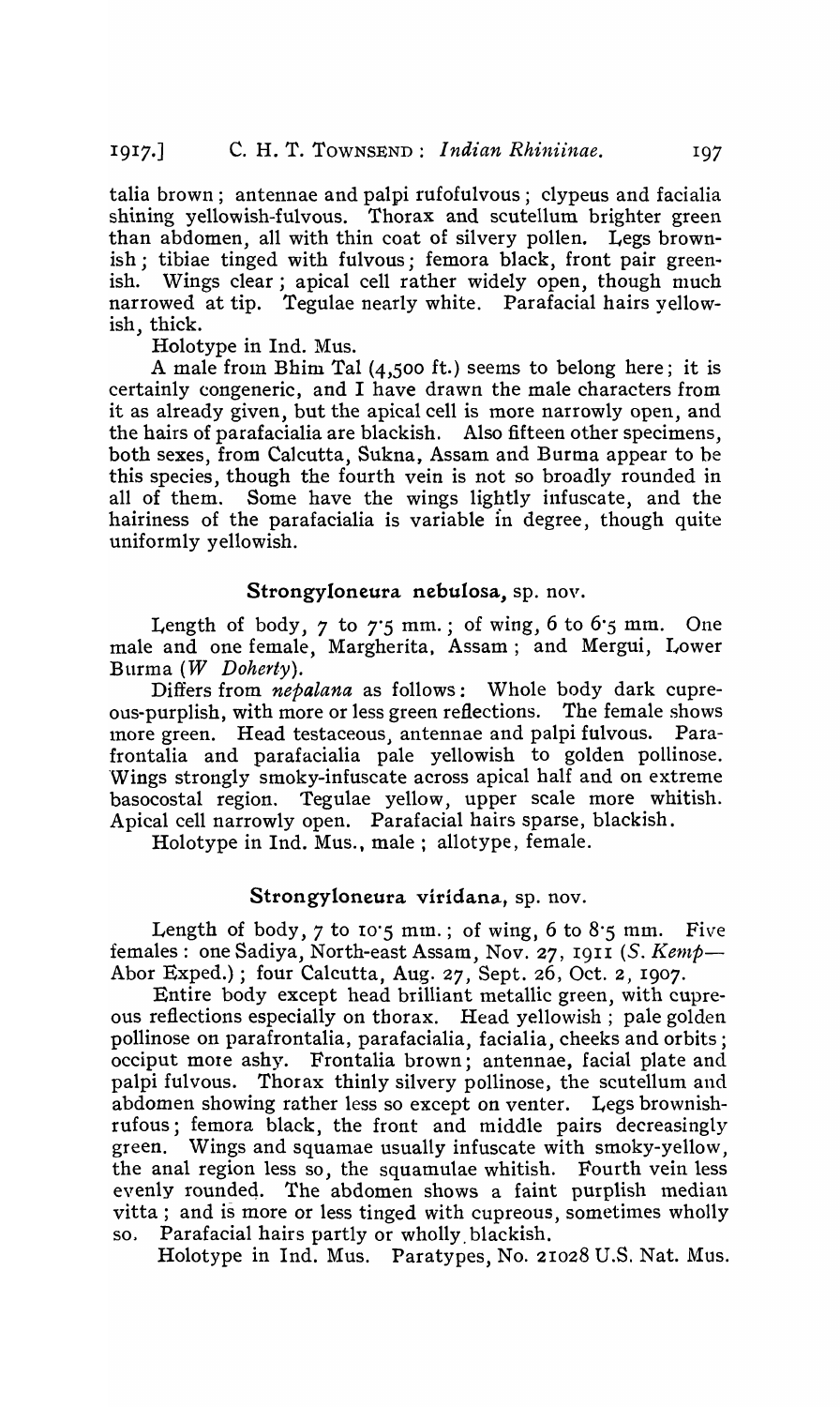Thirty-five other specimens, both sexes, from Calcutta, Sikkim and Assam (Sylhet), appear to be this species, but show fourth vein often bent rather suddenly and not evenly rounded. The vein often bent rather suddenly and not evenly rounded. parafacial hairs are quite uniformly blackish.

It is quite impossible to decide the distinctness of these specimens and those mentioned under *nepalana* \vithout investigation of the forms in their native habitats and dissections of fresh material. The genitalia can not be satisfactorily prepared in the material before me.

### Strongyloneura coerulana, sp. nov.

Length of body,  $8.5$  mm.; of wing,  $6.75$  mm. One female, Port Blair, Andaman Is., Feb. 15 to Mch. 15, 19I5 (S. *Kemp).* 

Differs from *viridana* as follows: Face and antennae rather testaceous; the pollen of head grayer, less golden. Disk of abdo· minal tergum broadly purplish-blue; the scutellum same colour, also the humeri and the central hind portion of mesoscutum. Wings clear, fourth vein broadly rounded. Tegulae nearly pure white. Parafacial hairs rather blackish.

Holotype in Ind. Mus.

#### Metalliopsis, gen. nov.

Genotype, *Metalliopsis setosa,* sp. n.

Facial carina weak, flat, separating antennae; epistoma *Pha*sia-like, rather narrow; arista very short-plumose or long-pubescent about two-thirds way; apical cell widely open; macrochaetae marginal on last two segments, with irregular discals on anal segment; front tarsi a little widened; palpi phylliform, moderately wide; fernale front rapidly widening from vertex, parafrontalia thickly bristled outside of frontal row; parafacialia hairy above. Male unknown.

# Metalliopsis setosa, sp. nov.

Length of body,  $\gamma$  (abdomen recurved) to 8.5 mm.; of wing, 7 to 7·5 mm. Three females: Kurseong, Eastern Himalayas, 5,000 ft., July 6, I908 *(N. Annandale);* and Siliguri, base of Eastern Himalayas, July 18-20, 1907.

Head rufofulvous, the parafrontalia showing obscurely green beneath the yellowish pollen; a black spot on parafacialia; third antennal joint and extreme tips of palpi dusky. Thorax and scutellum bright metallic green, with thin coat of silvery pollen; some thin long yellow pile on pleurae and humeri. Abdomen fulvorufous, with black median vitta; anal segment metallic cupre-<br>ous-green. Edge of third segment and spot on side of second Edge of third segment and spot on side of second segment metallic greenish. Legs brownish-rufous; femora black with metallic green tinge, especially front ones. Wings and tegulae yellowish-infuscate.

Holotype in Ind. Mus. Paratype, No. 2I029 U.S. Nat. Mus.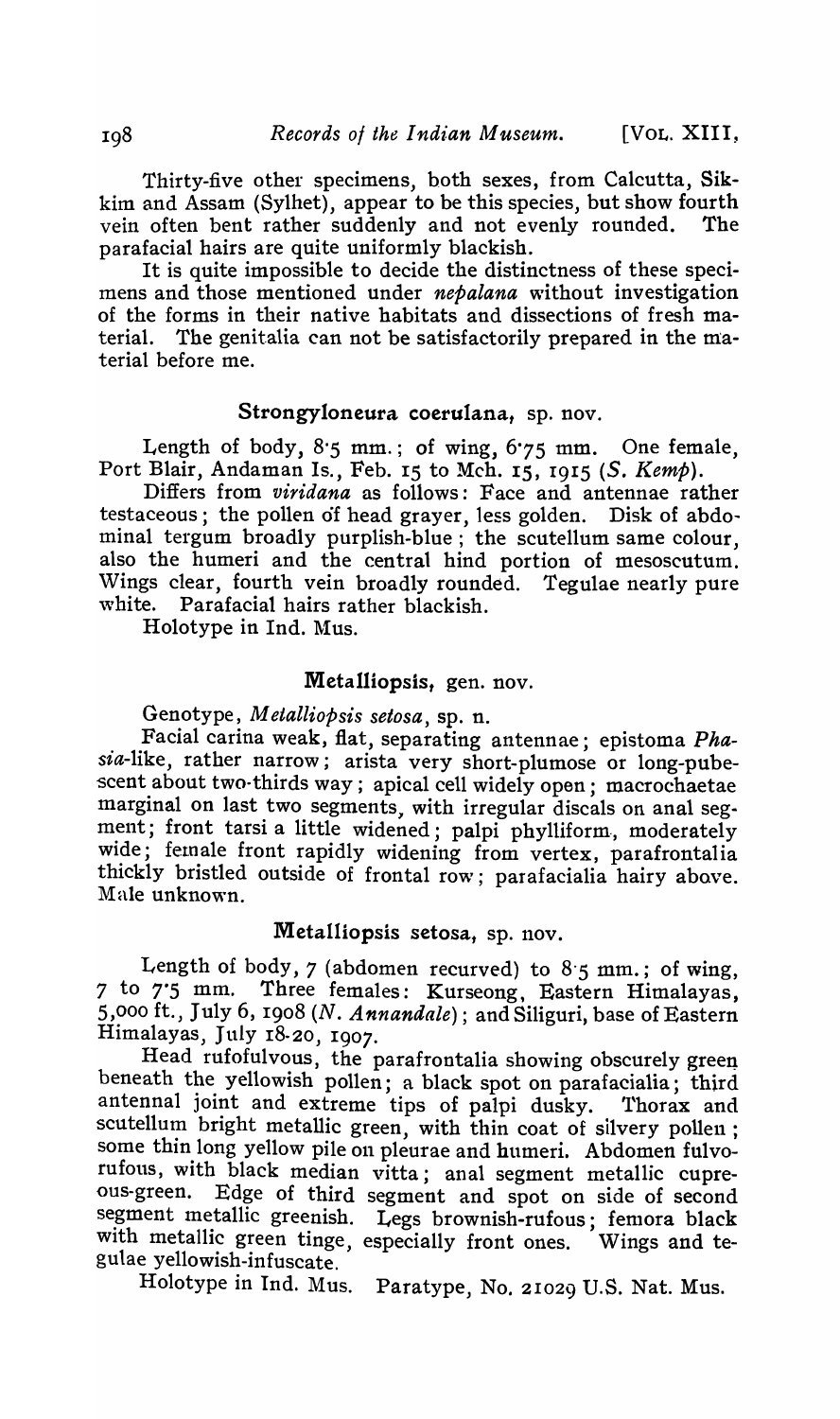# Synamphoneuropsis, gen. nov.

Genotype, *S'Ynamphoneuropsis viridis,* sp. n.

Facial carina absent; epistoma *Phasia-like,* not very wide; arista long-plumose nearly to tip; apical cell open; male eyes not contiguous, separated by distance equal to half or more of the length of second antennal joint, the frontalia reduced to a line; male hypopygium moderately large, claws moderately elongate; macrochaetae not very strong, marginal on last three segments, with irregular suberect discals on anal segment; front tarsi of female a little widened, those of male not so; palpi phylliform., moderately wide; abdomen broader than in *Synamphoneura.* 

#### Synamphoneuropsis viridis, sp. nov.

Length of body,  $6$  to  $8$  mm.; of wing,  $4.5$  to  $6.5$  mm. Eighteen specimens, both sexes: nine from Sukhwani, Nepal Frontier, Feb. 15-16, 1908; three from Muttra, United Provinces, July 24, *1905 (E. Brunetti);* two from Allahabad, United Provinces, August 12-13, 1909 (B. *Lord);* one from Motisal, Garhwal District, base of Western Himalayas, March 5, 1910; one from Amangarh, Bijnor District, United Provinces, Feb. 24, 1910; and two from Anwarganj, Cawnpore District, United Provinces, Oct. 1-13, 19I1  $(J \ \ W \ \ C.).$ 

Metallic cupreous-green; the coppery showing on dorsal portions, and especially on tip of abdomen. Front and face silveryyellow pollinose; a shining brown spot near middle of parafacialia, a dusky area on cheeks, and another at front end of parafrontalia. Pollen of head of female more golden. antennae and palpi fulvous to rufous. A thin silvery bloom over the metallic green of body. Obscure dark median vitta on abdomen. Legs brownish-rufous; femora blackish, more or less metallic green especially the front ones. Wings and tegulae distinctly smoky-yellowish, often the costal border of wing more infuscate.

Holotype (female) and allotype (male) in Ind. Mus. Paratypes, No. 2I030 U.S. Nat. Mus., male and female.

#### Nitellia, R. D.

Genotype, *Musca vespillo,* Fab.-Europe.

Facial carina absent; epistoma Phasia-like, very narrowed; arista long-ciliate above, with only a few cilia below in middle; apical cell closed or very short-petiolate; male eyes nearly contiguous, the frontalia reduced to a line or nearly pinched out; male hypopygium rather large; macrochaetae like *Pollenia*; mesoscutum without yellow pile, and with pronounced flat discal impression.

This genus appears not to reach India.

# A pollenia, Bezzi.

Genotype, *Pollenia nudiuscula*, Big.-Port Natal, Africa.

Facial carina flattened, wide, weak, broadly separating the antennae; epistoma *Phasia-like.* broad; arista long-plumose to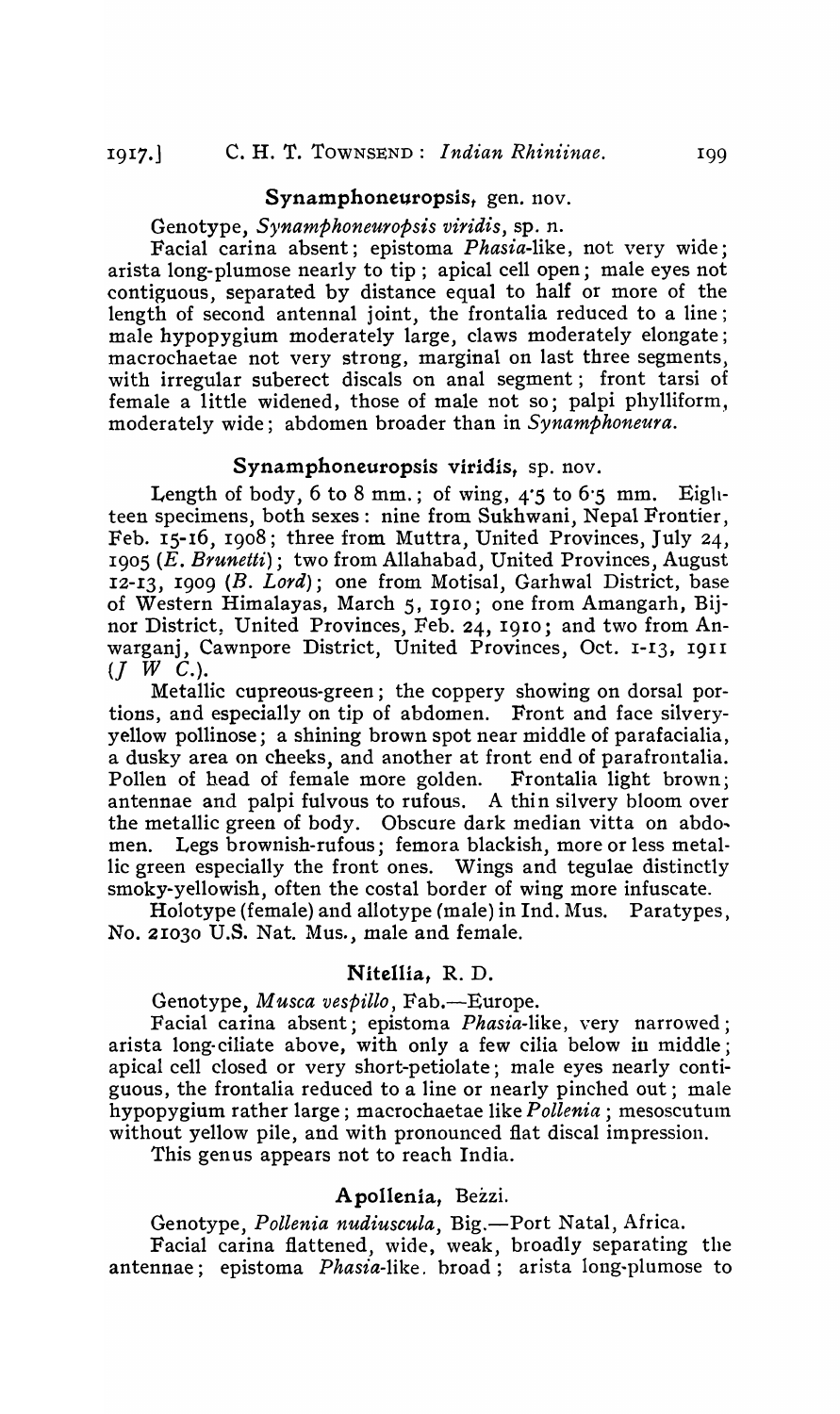tip; apical cell widely open; macrochaetae marginal on last three segments, with irregular discals on anal segment; front tarsi of female widened; palpi phylliform, but not very broad; scutellum with erect short straight spines.

This genus appears to be confined to Africa.

#### Thelychaeta, B. B.

# Genotype, *Thelychaeta chalybea,* B. B.-Borneo.

Facial carina broad, but flattened; epistoma *Phasia-like,*  broad and very long; arista wholly long-plumose to tip; apical cell widely open; male eyes almost contiguous, the frontalia nearly or quite pinched out, the parafrontalia reduced to a line; male hypopygium not very large, claws not very long; macrochaetae like *Pollenia*; front tarsi of female much widened, those of male scarcely so; palpi phylliform; female with two strong proclinate fronto-orbitals and one reclinate, male with none of either. No straight erect spines on scutellum.

# Thelychaeta chalybea, B. B.

One female, labelled "no history." This specimen differs from the description by the third antennal joint being scarcely twice the length of the second. It is strongly bluish, and the abdomen shows practically no pollen. The tegulae are strongly infuscate with brownish, the wings but faintly so. The form is evidently congeneric with *viridaurea*, Wd., and is doubtfully referred to *chalybea,* B. B.

# Thelychaeta viridaurea, Wied.

One male and six females of this interesting species are from Mergui, Lower Burma; Ghumti, Eastern Himalayas, 1,800-3,500 ft.; Sadiya, North-east Assam; and Soondrijal, Nepal; three others being labelled" no history." Wiedemann's characterization, though very brief, seems quite unmistakable. Brauer and Bergenstamm have given additional characters *(Musc. Schiz., III, 179)*. Wiedemann's specimen was evidently an undersized female. The present specimens measure 10 to 11 mm. The colour is golden-green, more or less cupreous; the abdomen with changeable pollen like *Pollenia rudis,* F., but greenish-gold. The male generic characters above are drawn from this species.

### Pollenia, R. D.

Genotype, *Musca rudis*, Fab.-Europe, Asia, North America (evidently introduced in last).

Facial carina acute, sharp, narrow; epistoma *Phasia-like*, very narrowed; arista plumose to tip; apical cell widely open; male eyes not contiguous, but rather closer together than length of second antennal joint, the frontalia practically pinched out;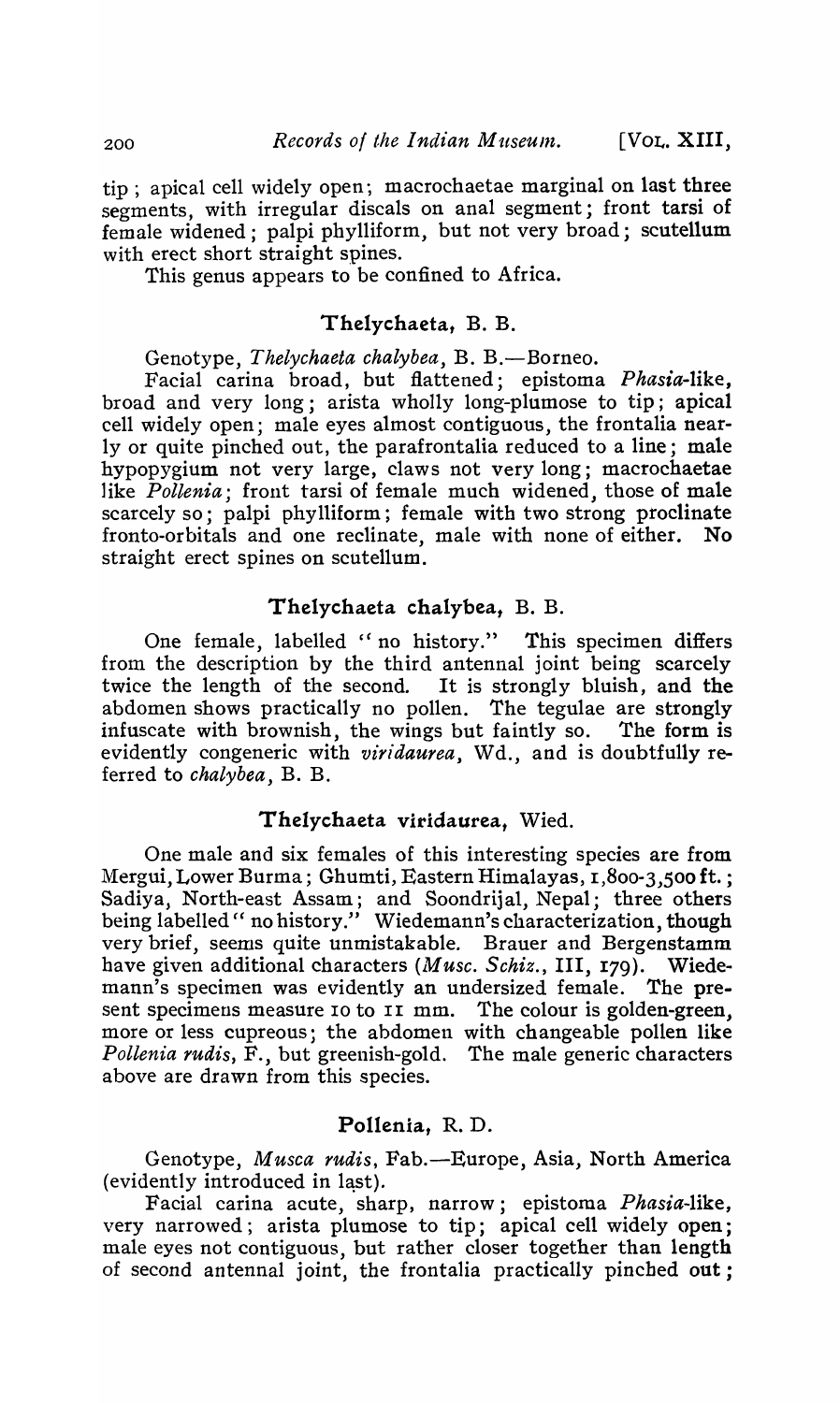male hypopygium not large, claws not long; macrochaetae bristlelike, long, suberect, marginal on last three segments, irregularly discal on anal segment; front tarsi of female widened, those of male not so; palpi club-shaped, not much flattened and not very stout; female with two proclinate and one reclinate fronto-orbitals, male with none of either.

# Pollenia rudis, F.

Two males, one between Yanghissar and Sinkol (Yarkand Exped.); the other Styria.

This species has been demonstrated by Keilin to be parasitic in earthworms in France. It has recently been reared by the U.S. Bureau of Entomology from earthworms in America.

# Dexopollenia, gen. nov.

Genotype, *Dexopollenia testacea,* sp. n.

Facial carina strong, wide and depressed, merged widely into epistoma; vibrissae but little above oral margin, the epistoma *Pollenia-like,* narrow; arista moderately plumose; apical cell narrowly open, the fourth vein curved much like that of *Pyrellia ;*  male eyes practically contiguous, the parafrontalia reduced to a line; male hypopygium rather large; macrochaetae bristle-like, erect, marginal on last three segments, lateral discals on all; front tarsi not widened in either sex; palpi subcylindrical; thorax with yellowish crinkled pile; parafacialia \vide and bare.

# Dexopollenia testacea, sp. nov.

Length of body, 5'5 mm.; of wing, 6 mm. One male and one female, Assam-Bhutan Frontier, Mangaldai District, N.E., Jany. 1-2, 1911 (5. W *Kemp).* 

Fulvotestaceous, shaded to brown. Head with pale brown shading over face and cheeks; the parafrontalia dark brown, thinly silvery pollinose, leaving three main darker areas on vertex, middle, and opposite base of antennae, the vertical area not showing in male. Thorax and scutellum tnostly brown; the scutum blackish, but showing some silvery pollen. Abdomen with hind borders of segments brown, the third and anal brown on posterior half, or anal wholly brown. Legs testaceous, tinged with brown; tarsi blackish. Wings clear. Tegulae smoky.

Holotype in Ind. Mus., female; allotype, male.

# Polleniopsis, gen. nov.

Genotype, *Polleniopsis pilosa*, sp. n.

Facial carina broad, flattened, rounded, reaching nearly to epistoma, the latter *Pollenia*-like, narrow and short; arista thickly plumose; apical cell moderately open, the fourth vein bent sud-